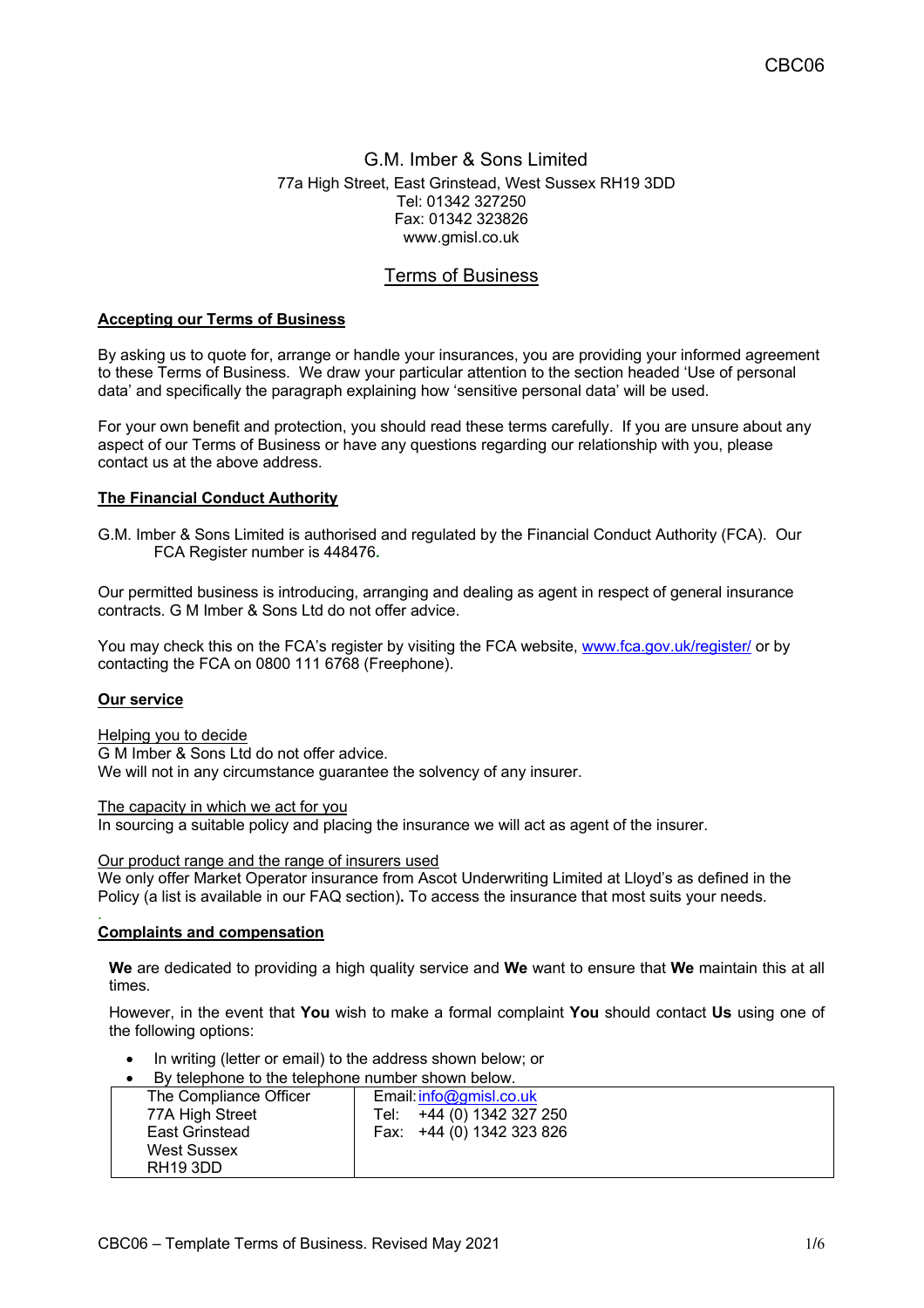**We** will review **Your** complaint and will investigate the circumstances regarding **Your** complaint and write to **You** within fourteen (14) calendar days with a response.

If **Your** complaint is outside of our handling authority **We** will advise as soon as possible and assist with any re-direction and advise **You** of the situation and who will be dealing with Your complaint as soon as practicable.

If **You** are not satisfied with the response, or have not received a response from **Us** within fourteen (14) calendar days, **You** are entitled to refer the matter to Lloyd's. Lloyd's will then conduct a full investigation of **Your** complaint and provide **You** with a written final response. If **You** wish to ask Lloyd's to investigate **Your** complaint **You** may do so by contacting:

| Complaints               | complaints@lloyds.com<br>Email:   |
|--------------------------|-----------------------------------|
| Fidentia House           | Telephone: +44 (0) 20 7327 5693   |
| <b>Walter Burke Way</b>  | +44 (0) 20 7327 5225<br>Fax:      |
| Chatham Maritime Chatham | www.lloyds.com/complaints<br>Web: |
| Kent                     |                                   |
| ME4 4RN                  |                                   |
|                          |                                   |

Details of Lloyd's complaints procedures are set out in a leaflet "HOW WE WILL HANDLE YOUR COMPLAINT" available at www.lloyds.com/complaints and are also available from the above address.

If **You** remain dissatisfied after Lloyd's has considered **Your** complaint **You** may have the right to refer **Your** complaint to the Financial Ombudsman Service. If **You** are seeking resolution as a microenterprise (a smaller business that has a turnover or annual balance sheet of not more than two million euros and fewer than ten employees) a charity with less than GBP1,000,000 annual income or a trustee of a trust with net asset value of less than GBP1,000,000, **You** may refer the matter to the following organisation:

| <b>Financial Ombudsman Service</b><br><b>Exchange Tower</b><br>Harbour Exchange Square<br>London<br>E14 9SR | Email: complaint.info@financial-ombudsman.org.uk<br>Tel: For UK callers: 0800 023 4 567 (free phone), or from a<br>mobile 0300 123 9 123 (but charges apply)<br>Tel: For callers from abroad: $+44$ (0)20 7964 0500 (charges<br>apply)<br>Web: www.financial-ombudsman.org.uk |
|-------------------------------------------------------------------------------------------------------------|-------------------------------------------------------------------------------------------------------------------------------------------------------------------------------------------------------------------------------------------------------------------------------|
|                                                                                                             |                                                                                                                                                                                                                                                                               |

Please remember that **You** will have to refer **Your** complaint to the Financial Ombudsman Service within 6 months of receiving Lloyd's final response.

Making a complaint will not affect **Your** legal rights. If **You** appoint someone to act on **Your** behalf or if **You** ask someone else to act on **Your** behalf **You** should provide **Us** with written authority to allow **Us** to deal with them. **We** will not pay their costs.

## **Financial Services Compensation Scheme (FSCS)**

The **Insurer** is covered by the Financial Services Compensation Scheme (FSCS). **You** may be entitled to compensation from the FSCS if in the unlikely event that **We** are unable to meet **Our** obligations under this **Policy**. If **You** were entitled to compensation under the FSCS, the level of compensation payable would depend on the nature of the insurance granted under this **Policy**.

Further information about the FSCS is available from the FSCS at the address immediately below or on their website:

| <b>Financial Services</b><br><b>Compensation Scheme</b> | www.fscs.org.uk |
|---------------------------------------------------------|-----------------|
|                                                         |                 |
| 10 <sup>th</sup> Floor                                  |                 |
| <b>Beaufort House</b>                                   |                 |
| 15 St Botolph Street                                    |                 |
| London EC3A 7QU                                         |                 |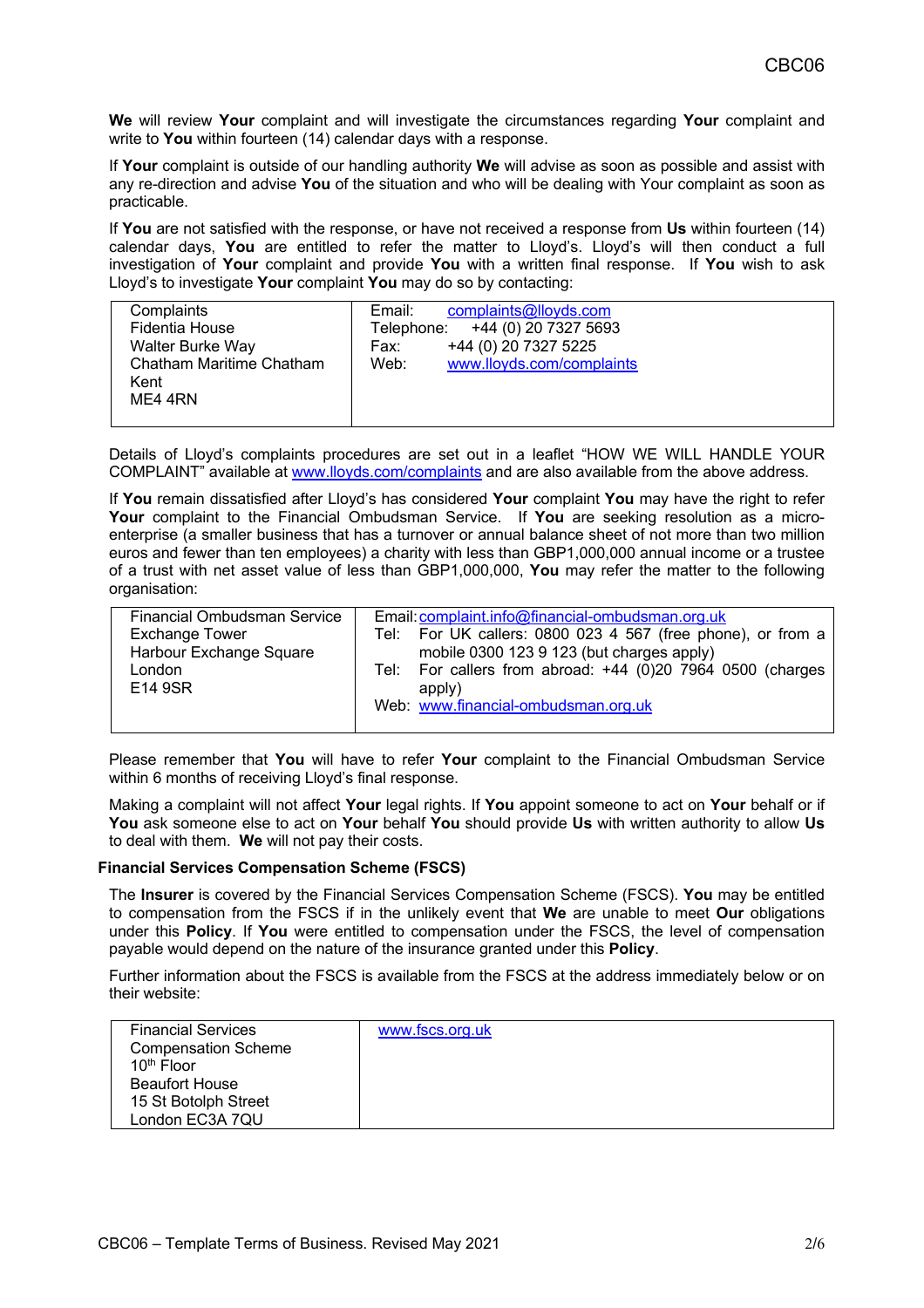## **Payment for our services**

*In good time before the conclusion of each insurance contract, or upon renewal, we will remind you of your right to be informed of the level of remuneration which we receive from underwriters. You are entitled, at any time, to request information regarding any commission which we may have received as a result of placing your insurance business.*

We charge you for handling your insurances as follows:

- We will retain any commission earned by ourselves for placement of your business.
- In certain circumstances we may negotiate a placing fee in lieu of commission and the amount will be notified prior to inception **all fees are non refundable**.
- There are no refunds available on policies after the 14 day "cooling off period" has expired, which is 14 days from the posting of the documents or the inception of the cover whichever is the latter and in your favour.
- For policies cancelled in the first 14 days there is a £56 cancellation fee.

Alterations at renewal will not incur a handling charge if notified prior to production of certificates.

You will receive a quotation which will tell you the total price to be paid, and which identifies any fees, taxes and charges separately from the premium, before your insurance arrangements are concluded.

We also draw your attention to the sections headed 'Cancellation of insurances' and 'Ending your relationship with us'.

## **Handling money**

We act as agents of the insurer in collecting premiums and handling refunds due to clients. Such monies are deemed to be held by the insurer with which your insurance is arranged.

## **Cancellation of insurances**

You should make any request for the cancellation of a policy in writing and any relevant certificate of insurance must be returned to us or to the insurer concerned. **No cancellation refund will be allowed outside of the 14 day cooling off period, though refunds may be considered for claims free policies.**

In the event of cancellation, charges for our services will apply in accordance with the 'Payment for our services' section above.

#### **Ending your relationship with us**

Subject to your immediate settlement of any outstanding premiums and fees, you may instruct us to stop acting for you and we will not impose a penalty.

Your instructions must be given in writing and will take effect from the date of receipt.

In circumstances where we feel we cannot continue providing services to you, we will give you a minimum of 7 days notice.

Unless otherwise agreed in writing, if our relationship ends, any transactions previously initiated will be completed according to these Terms of Business. You will be liable to pay for any transactions concluded prior to the end of our relationship and we will be entitled to retain fees received for conducting these transactions.

#### **Your responsibilities**

You must take all reasonable care to provide complete and accurate with regards to questions we ask. This is particularly important before taking out a policy and at renewal, but it also applies throughout the life of a policy.

You must tell us within 14 days of you becoming aware if any of the information provided by you changes after you purchase your policy.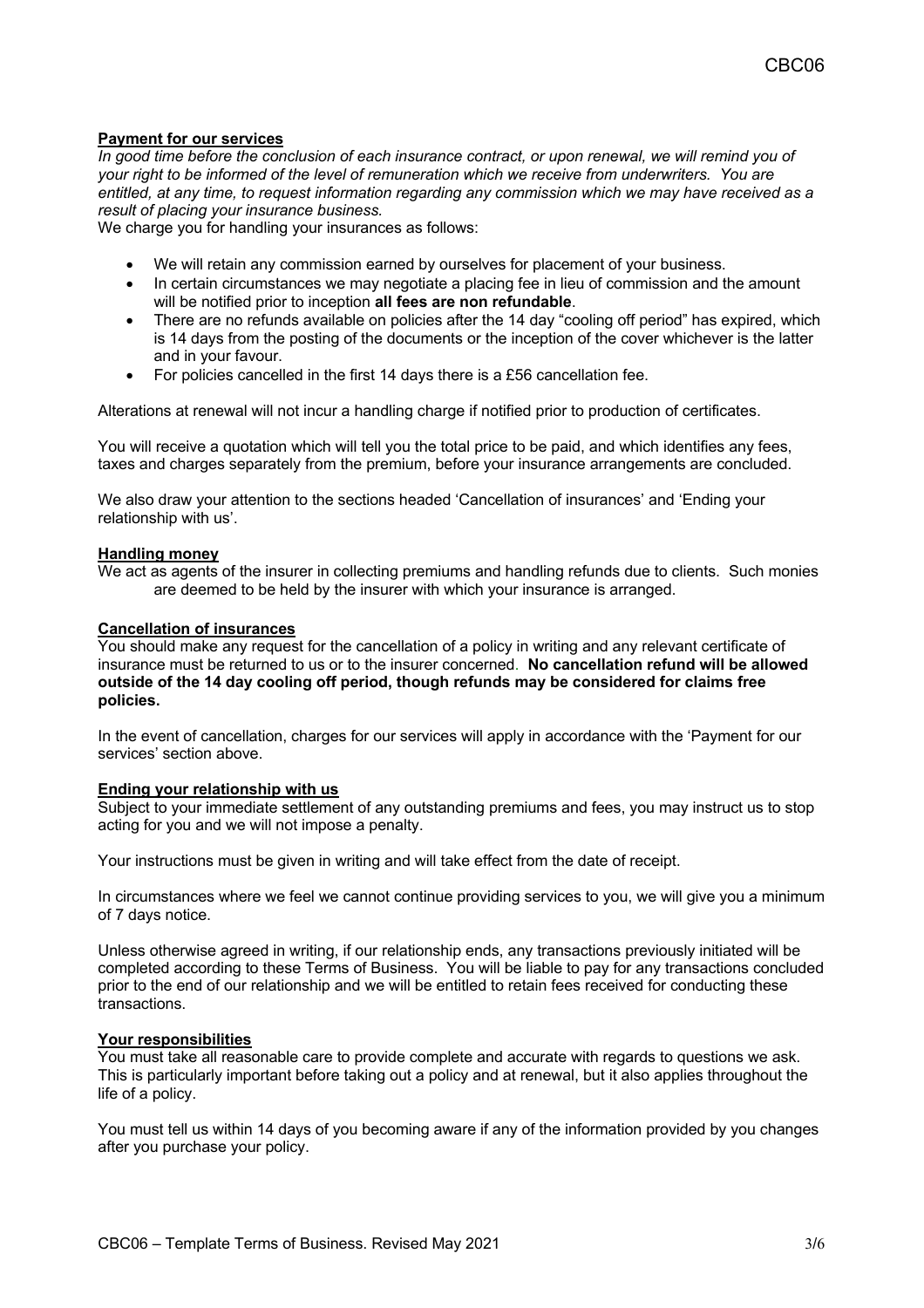## **You should be aware that if the information provided by you is not complete and accurate Insurers may:**

Cancel your policy and refuse to pay any claim, or Not pay any claim in full, or Revise the premium and/or change any excess, or Revise the extent of the cover or terms of the insurance.

We recommend that you keep a record (including copies of any letters, faxes or emails) of all the information you provide to us for your future reference. A copy of the completed application form will be supplied to you on request within a period of 3 months after its completion.

It is important that you read all insurance documents issued to you and ensure that you are aware of the cover, limits and other terms that apply. Particular attention must be paid to any warranties and conditions as failure to comply with them could invalidate your policy.

A full policy wording is available on our website and a copy will be emailed to all customers we email documents to.

If you are unsure about any matter, please contact us for guidance.

## **Privacy Policy**

Our Privacy Policy contains important information about what personal details we collect; what we do with that information; who we may share it with and why; and your choices and rights when it comes to the personal information you have given us.

This version of our Privacy Policy was last updated 3rd May 2018.

## **How to contact us**

FAO Data Protection Officer, 77a High Street, East Grinstead, West Sussex, RH19 3DD Email: info@gmisl.co.uk

## **Information we collect and use**

Information about you that we collect and use includes:

- Information about who you are e.g. your name, contact details and possibly where relevant date of birth.
- Information connected to your product or service with us e.g. what you, sums insured.
- Information about your contact with us e.g. meetings, phone calls, emails/letters.
- Information that is automatically collected e.g. via cookies when you visit our website.
- Information classified as 'sensitive' personal information e.g. relating to any convictions, ccj's bankruptcies and so forth. This information will only be collected and used where it's needed to provide the product or service you have requested or to comply with our legal obligations
- Information you may provide us about other people e.g. business partners.

#### **What are cookies?**

A cookie is a small file – it's saved onto your computer or other device when you visit our website. Cookies store small pieces of information. For example – they will remember you've visited our website or performed a certain action.

We use cookies to help us improve your experience when you visit our website. For example, a cookie might store information so you don't have to keep entering it.

Cookies also let us know which pages of our website you visited; they help us develop and market our products and services.

### **Where we collect your information**

We may collect your personal information directly from you, from a variety of sources, including:

- an application form for a product or service
- phone conversations with us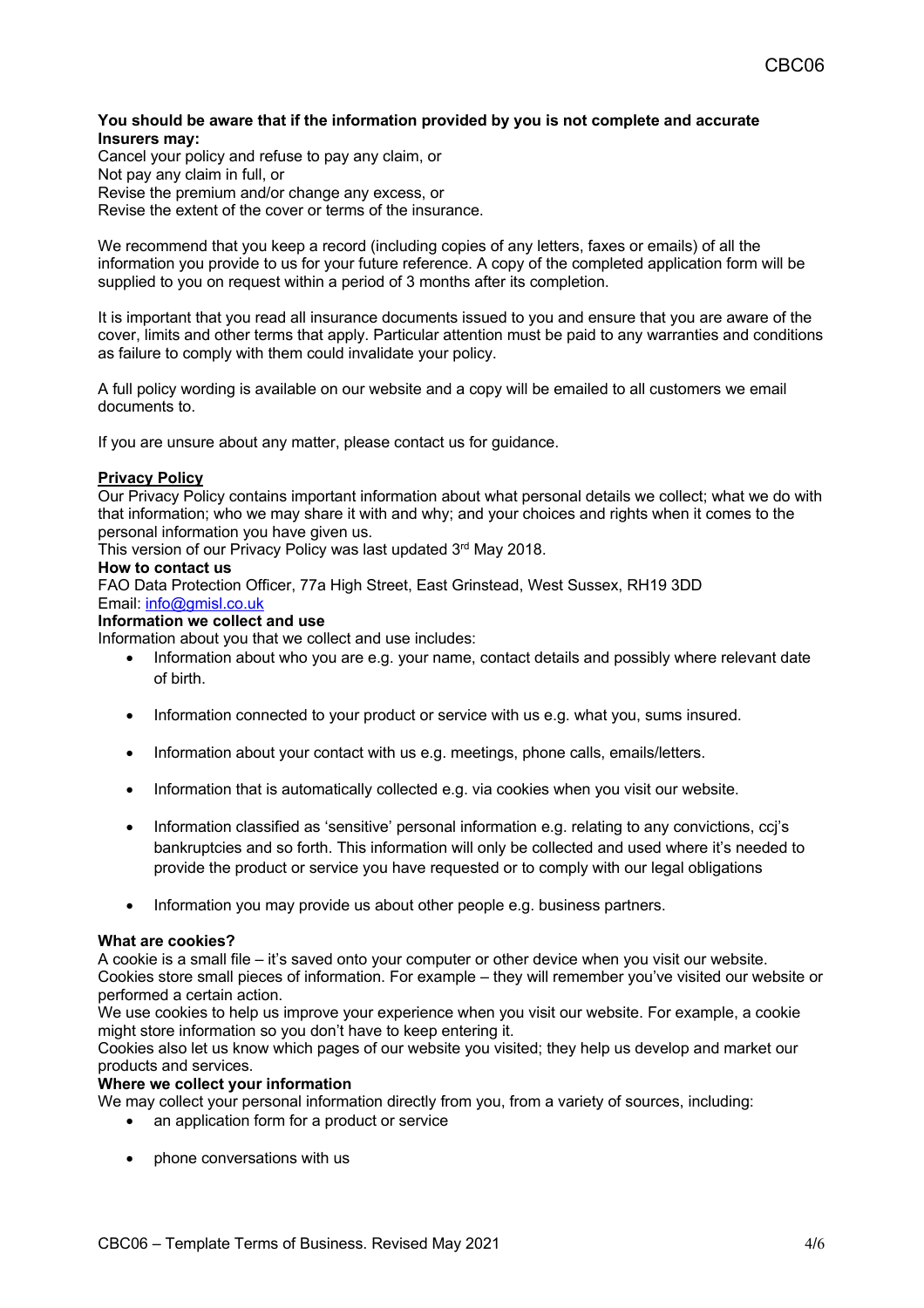- emails or letters you send to us
- our online services such as websites and social media

We may also collect personal information on you from places such as business directories and other commercially or publicly available sources like websites or Facebook, e.g. to check or improve the information we hold (like your business activities) or to give better contact information if we are unable to contact you directly.

## **What we collect and use your information for**

We take your privacy seriously and we will only ever collect and use information which is personal to you where it is necessary, fair and lawful to do so. We will collect and use your information only where:

- you have given us your permission (consent) to send your information about products and services offered by us
- it's necessary to provide the product or service you have requested
- it's necessary for us to meet our legal or regulator obligations e.g. to tell about changes to our Terms of Business Agreement or for the detection and prevention of fraud
- it's in the legitimate interests of G M Imber & Sons Ltd e.g. to deliver appropriate information and guidance so you are aware of the options that will help you get the best outcome for you and your business; where we need to process your information to better understand you and your needs so we can send you more relevant communications about the products you have with us and to develop new products and services.
- it's in the legitimate interests of a relevant third party

If you do not wish us to collect and use your personal information in these ways, it may mean that we will be unable to provide you with our products and services.

### **Who we may share your information with**

We may share your information with third parties for the reasons outlined in 'What we collect and use your information for.

These third parties include:

- Companies we have chosen to place your cover with (Insurance Companies) or obtain quotes from, our Lloyd's broker.
- Our regulators and Supervisory Authority e.g. the Financial Conduct Authority (FCA), the Information Commissioner's Office for the UK (the ICO) and any auditors.
- Law enforcement, credit and identity check agencies for the prevention and detection of crime.
- Companies who require the information so they may assist you with a claim or survey.
- Furthermore, Insurer's may also provide your details to their reinsurers and any relevant companies or bodies

We will never sell your details to someone else. Whenever we share your personal information, we will do so in line with our obligations to keep your information safe and secure.

## **Where your information is processed**

All of your information is processed in our office or by third parties e.g. your insurer, who operate within the UK and/or the European Economic Area (EEA).

## **How we protect your information**

We take information and system security very seriously and we strive to comply with our obligations at all times. Any personal information which is collected, recorded or used in any way, whether on paper, online or any other media, will have appropriate safeguards applied in line with our data protection obligations. Your information is protected by controls designed to minimise loss or damage through accident, negligence or deliberate actions. Our employees also protect sensitive or confidential information when storing or transmitting information electronically and must undertake annual training on this.